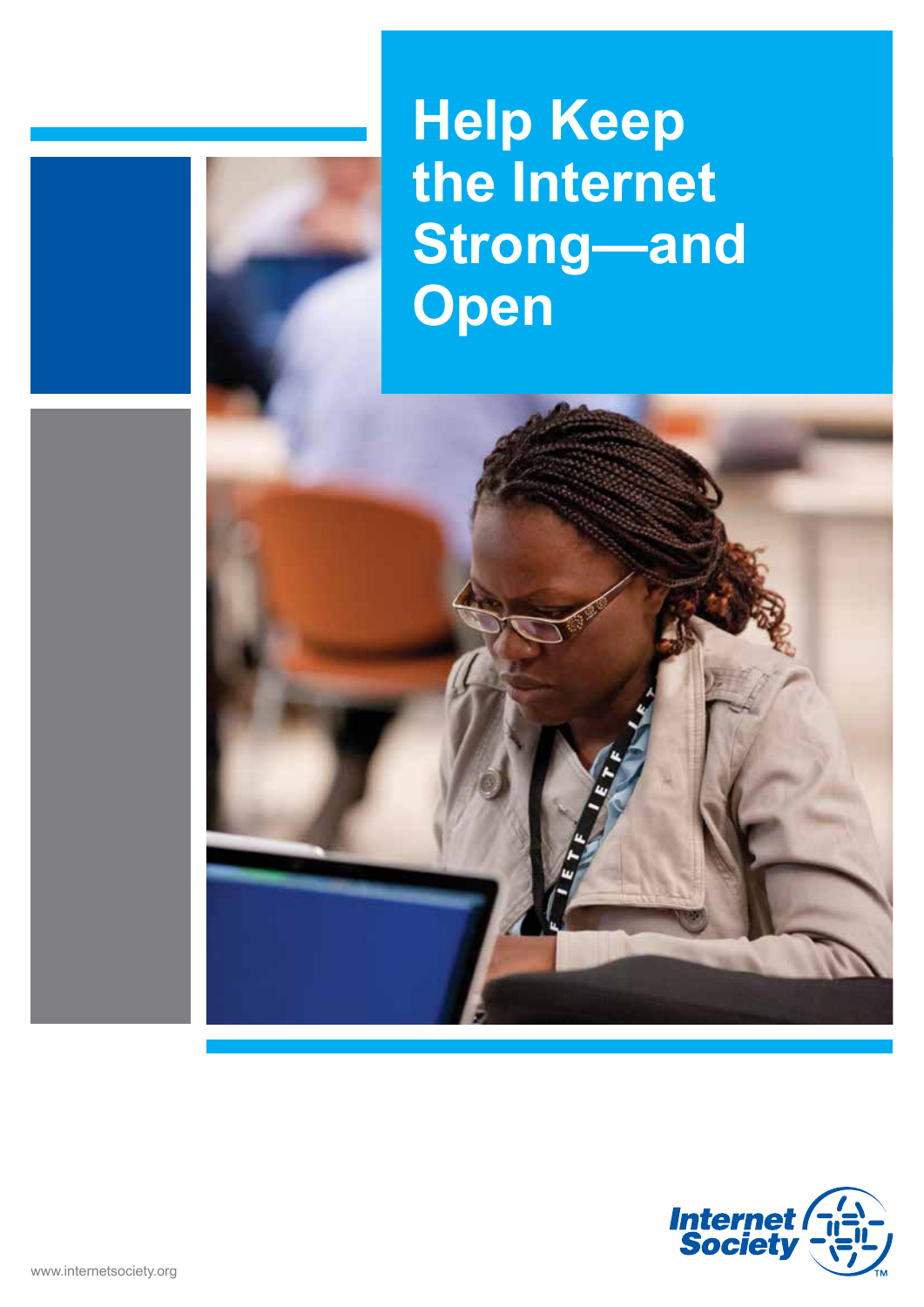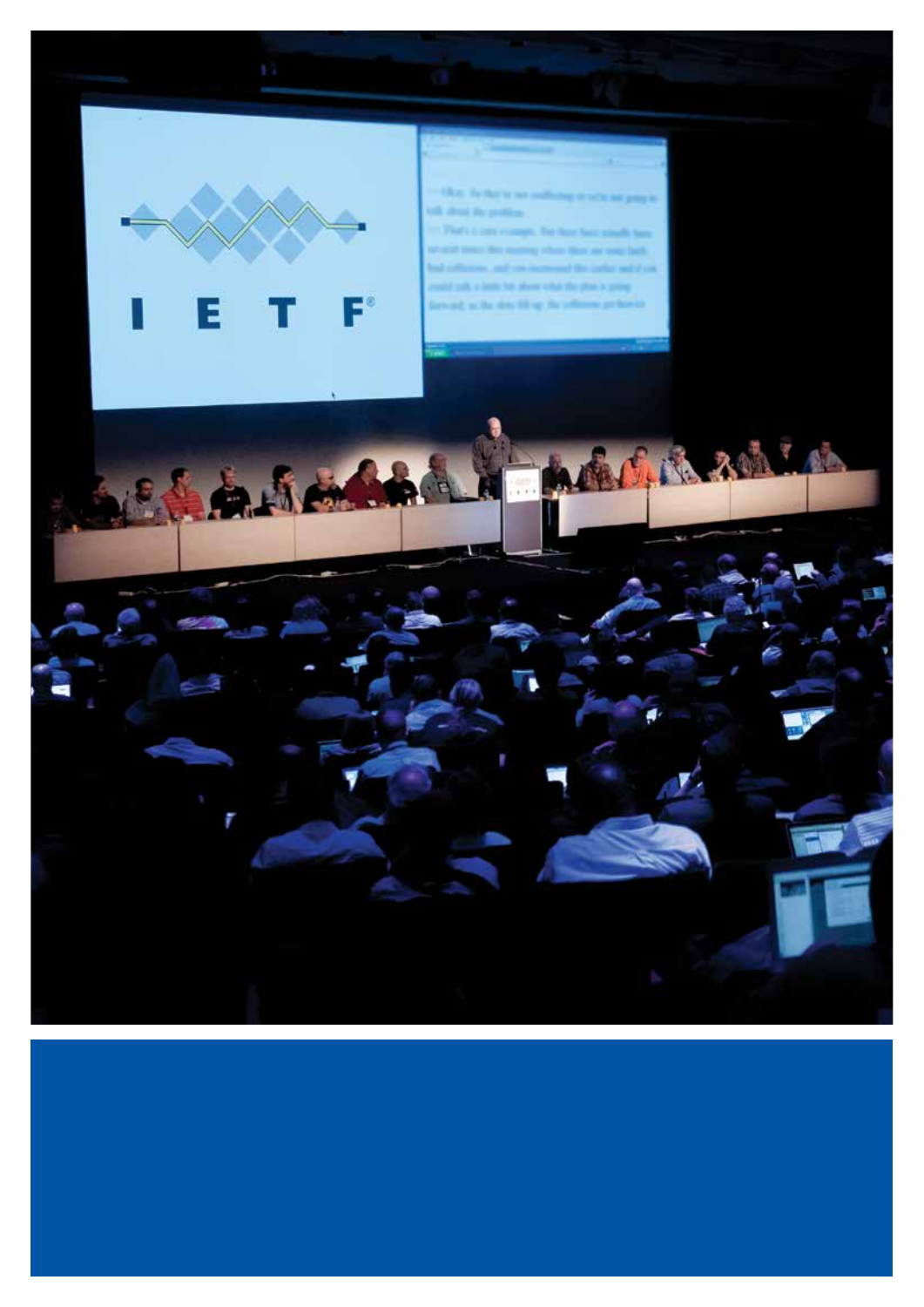# **Help Keep the Internet Strong and Open**

The Internet is a global platform for innovation, creativity, and economic opportunity. It provides individuals with the dependable ability to connect with others; to express themselves freely; and to share, educate, and collaborate.

At the heart of the Internet's ability to continue in these roles is its open, decentralized nature, and reliability.

The Internet's *open technological standards* enable its very existence and its growth; they matter to everyone. Open standards are what allows an individual connected to an enterprise server in Singapore to interact with someone logged on through a solar-powered network in Malawi.

The Internet Engineering Task Force (IETF) is the primary entity responsible for establishing the Internet's open standards and best practices—standards for networking protocols, infrastructure, software, operations, maintenance, and security.



As the Internet grows, the IETF is well-positioned to address multiple technological frameworks by developing and maintaining open standards. These standards help provide an open Internet for those who are online and those yet to come. The Internet Society, the IETF's administrative home, provides support for the IETF through numerous programmes. These broaden the base of participation so that all interests are represented and fresh ideas are brought to the work.

**You can help keep the Internet strong by supporting these Leadership Programmes. And you can benefit, as well. Together, we can make a difference for the billions of current users and the billions of Internet users yet to come.**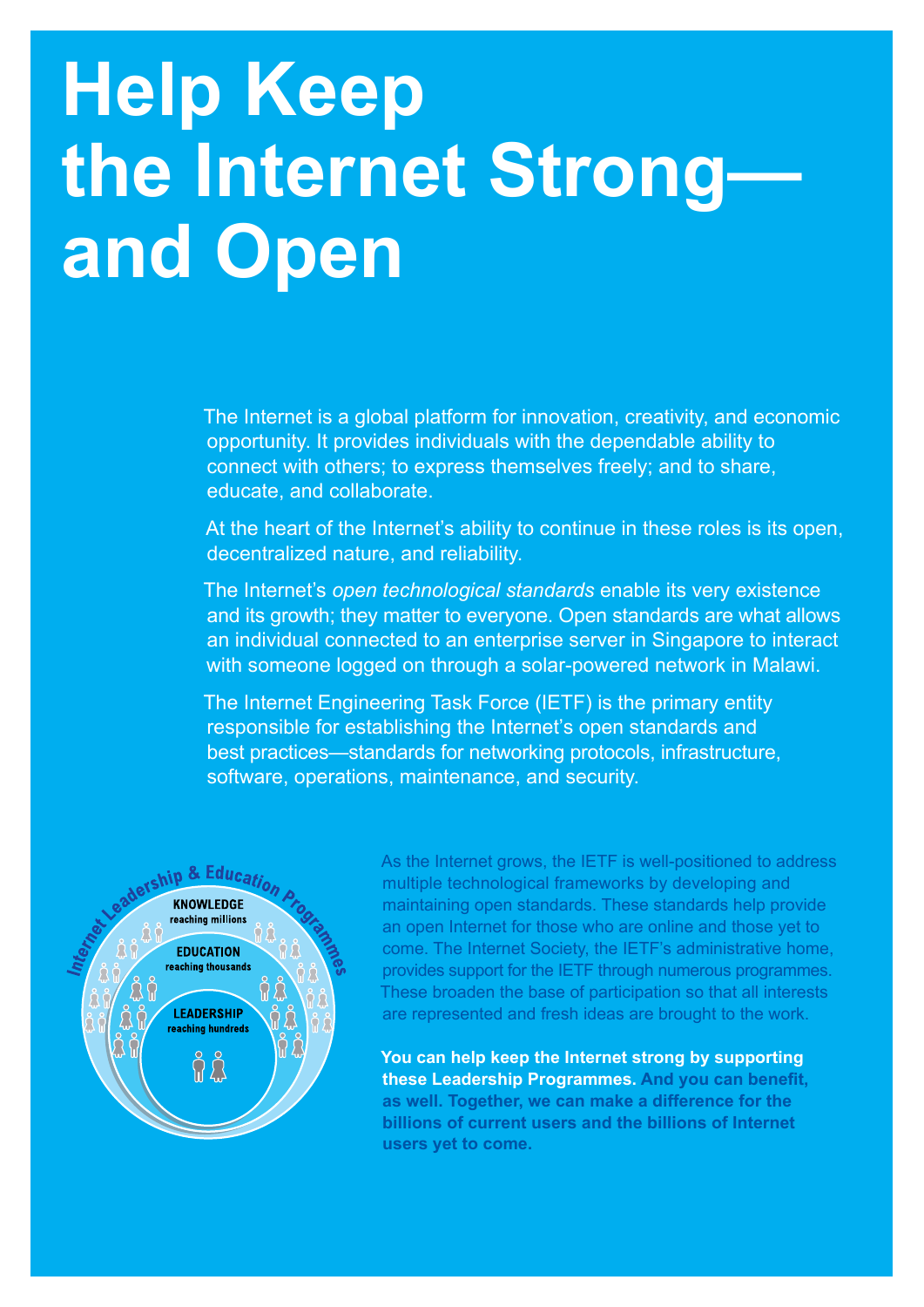

## **What is the Internet Engineering Task Force?**

The Internet Engineering Task Force is an openmembership organization whose mission is to make the Internet work better from an engineering viewpoint. It produces standards and best practices that influence the way people design, use, and manage specific aspects and segments of the Internet.<sup>1</sup>

Participating engineers volunteer their time to develop and refine protocols that are useful to organizations, manufacturers, and vendors who utilize the Internet. The IETF is open to any individual who wants to participate. Participants become involved by subscribing to one of the IETF working group email lists and offering input on a standard being developed by that group.

The open nature of this structure allows thousands of people from around the world to contribute to the IETF's work. As many as 1100 individuals from more than 50 countries participate in each of the meetings of the IETF and its working groups. Many others do not attend the meetings but are involved in other ways.

## **How Does the IETF work?**

Most of the IETF's work occurs in about 100 working groups. Anyone on a group mailing list can propose a new standard or best practice. If the proposer can generate sufficient support from others, the working group may decide to take on development. A welldefined review process assures that the final document is technically sound, meets security requirements, and is consistent with other Internet processes.

*The IETF and each of its working groups make all decisions by consensus.* This assures consideration of all member perspectives so that the final standard will work for the broadest possible constituency.

The great majority of work performed by the IETF and its working groups is done by email. Three international meetings are held each year, each lasting a full week. These provide opportunities for participants to meet one another face-to-face, to network, and to generate support for initiating new standards or best practices.

<sup>&</sup>lt;sup>1</sup> These standards and best practices are referred to as Requests for Comment, based on historical usage.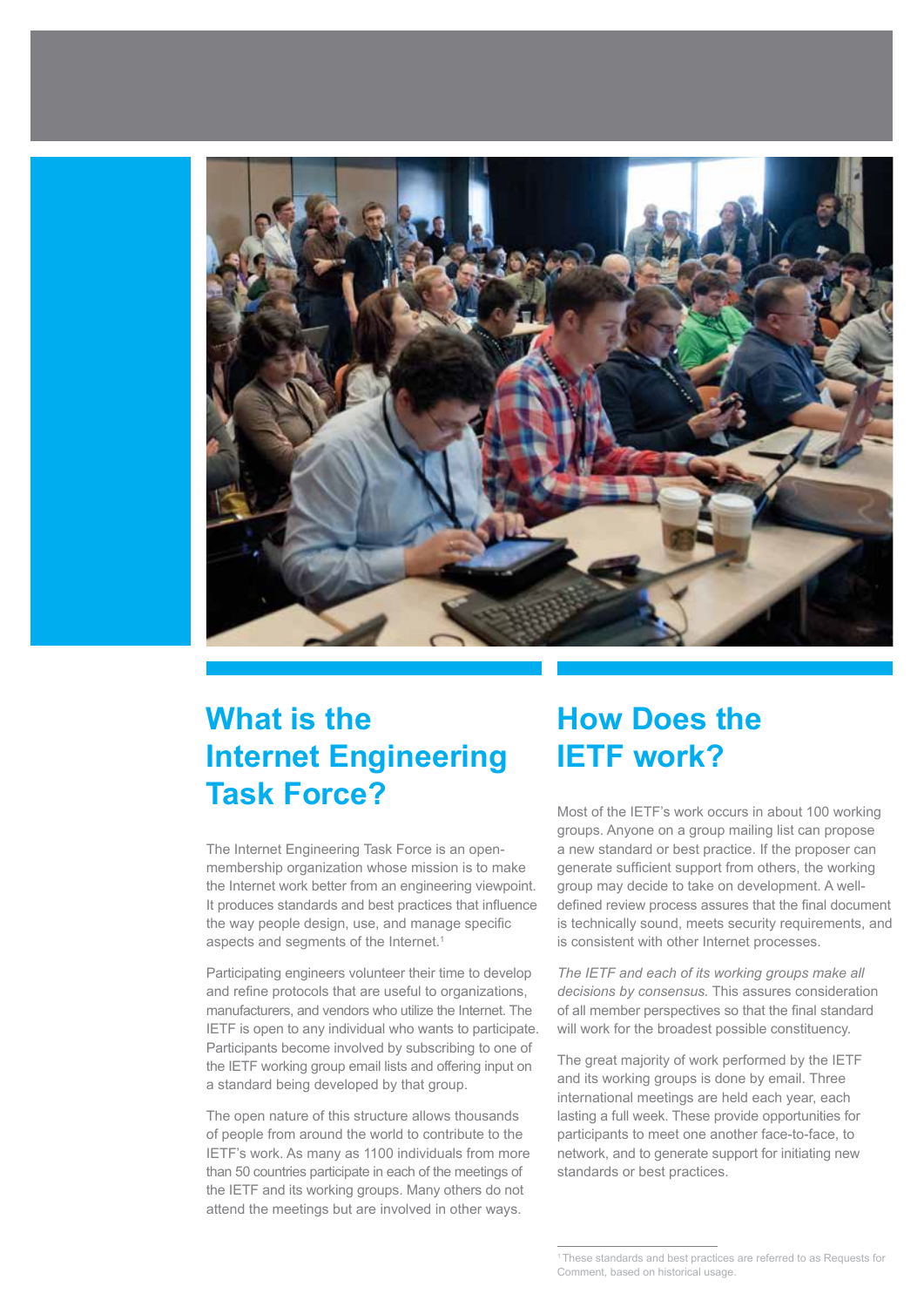## **How Does the Internet Society Help Support the IETF?**

The Internet Society supports programmes to broaden the base of involvement in the IETF and contribute to its continued open development. These programmes include:

- **• The Internet Society Fellowships to the IETF**
- **• Enhancing the Dialogue Between Policymakers and the IETF**
- **• Remote Engagement Hubs**
- **• Outreach on IETF and Open Internet Standards**



## **Fellowships to the IETF**

Most people have never experienced an organization like the IETF. Participating in an IETF meeting brings interested individuals a new level of understanding and commitment to the IETF process. It's an opportunity for them to become comfortable with how the IETF operates and determine where they can best fit in.

For individuals from developing and emerging economies, the cost of travel and accommodations can make participating in an IETF meeting prohibitively expensive. To help overcome this barrier and encourage involvement from these countries, the Internet Society awards fellowships to participate in IETF meetings. Since the programme began in 2006, the Society has awarded well over a hundred fellowships to people from more than 40 countries.

#### **The Fellowship programme:**

- Creates connections between new and established developers of open Internet standards
- Empowers fellows through broadened experience and participation in standards development
- Reinforces the importance of multiple disciplines in fostering the robustness, security, stability, and sustainability of the Internet
- Increases the diversity of participants and the global awareness of the IETF's vital work
- Develops a pool of participants with greater ability to participate in and contribute to IETF work
- Improves the fellows' ability to deliver meaningful impacts on Internet development at the local and regional level.

**"Since attending my first IETF meeting last year, I have arranged seminars and workshops in Pakistan on different priorities of the IETF and the Internet Society and conveyed the Internet Society message to our research community".**

**Peer Azmat Shah** Returning Fellow to the IETF, Pakistan

Fellowships are available to technology professionals, advanced IT students, and other qualified individuals on a competitive basis. First-time Fellows attending an IETF meeting are paired with an experienced mentor.

*Returning Fellowships* are available to individuals who have attended a prior IETF meeting as a Fellow. This enables highly committed former Fellows to return to the IETF to advance specific standards work, more fully integrating technologists from developing economies into the IETF.

Returning Fellows help build IETF communities in emerging economies by serving as a local source of information on the IETF standards development process and increasing the visibility of the IETF in those countries.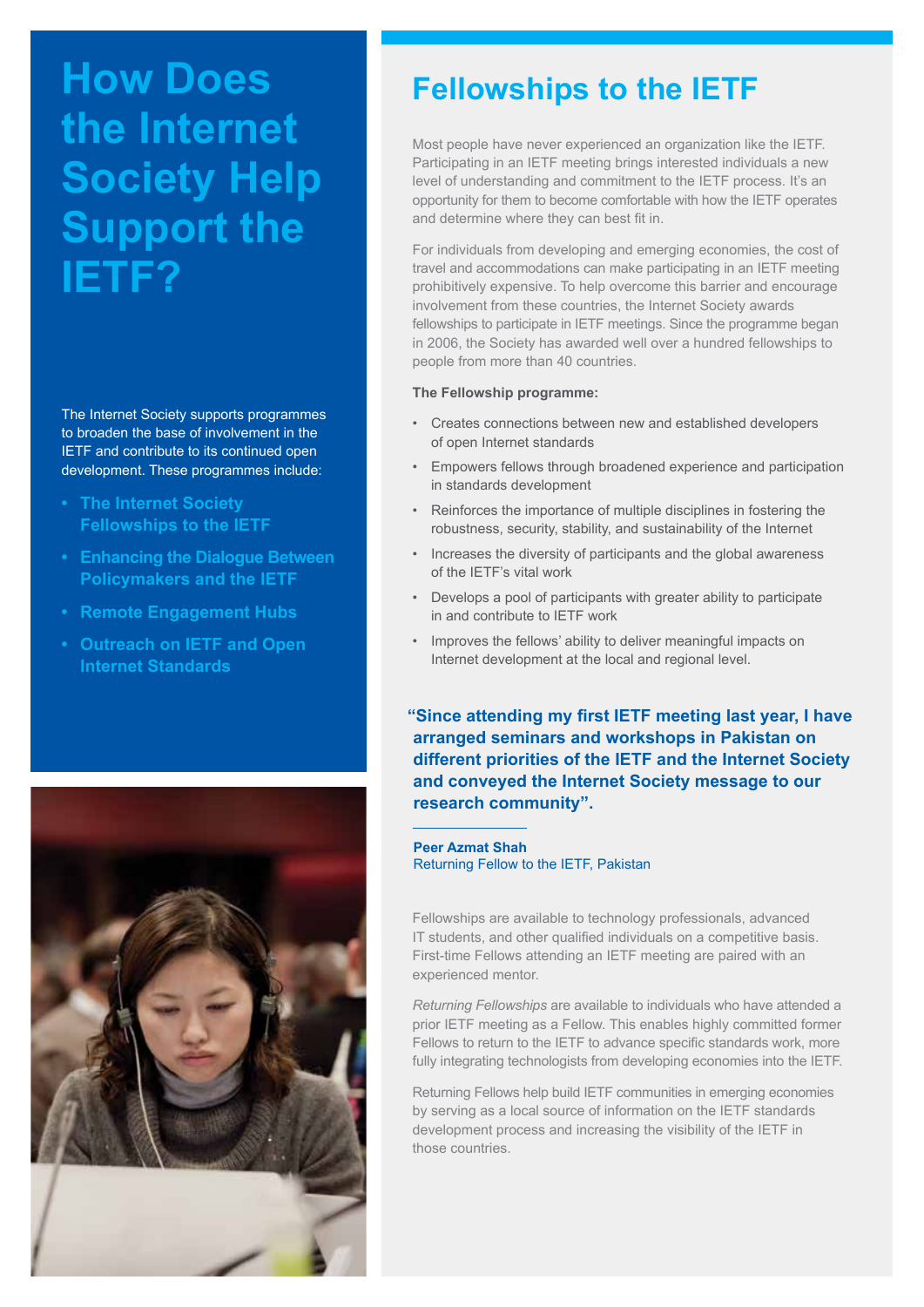

**"I went there with a point of view that got wider and wider as the days went by and I attended the different meetings and held conversations with very fascinating people…I came out with a very rich panorama of the Internet. My time at the 84th IETF turned into an invaluable learning experience that, at the end, was more important than I had originally expected".**

#### **Fred Clark**

*Gerente de Regulacion de Telefonia, La Superintendencia de Telecomunicaciones de Guatemala*, participant, Policymakers programme

## **Enhancing the Dialogue Between Policymakers and the IETF**

Openness, transparency, and collaboration have been critical to the evolution of the Internet, creating the world's greatest platform for economic growth and social change. Policymakers can facilitate further evolution along this path by interacting with open Internet standards bodies, such as the IETF.

The Internet Society brings policymakers to IETF meetings to facilitate exchanges between policymakers and IETF participants in an environment that supports dialogue, information sharing, and problem solving. The programme also provides an opportunity for the IETF to gain a better understanding of policy concerns and priorities.

### **Remote Engagement Hubs**

The Fellowship and Policymakers programmes provide very high quality interaction, but can only involve a limited number of people. To meet the demand for greater involvement beyond the IETF meetings, the Internet Society holds an introductory auxiliary meeting at the same time as each IETF meeting. An IETF meeting in Europe might have a Hub meeting in South Africa, for example. Participants may include engineers, policymakers, academicians, and business people.

Remote Engagement Hub meetings help acquaint those who are new to the IETF process with how the organization works and how they can become involved. Hub meetings include:

- Live audio feed of the IETF working group meetings and broadcasts of plenary sessions
- A facilitated collaborative leadership exchange
- Deep dive discussions, so those already familiar with the IETF can learn the logistics of remote participation and engage more fully on a regular basis
- Discussions lead by locally based, former Internet Society Fellows to the IETF, to demystify open standards and multistakeholder approaches.

The primary focus of the Hubs is on broadening engagement and participation in the IETF.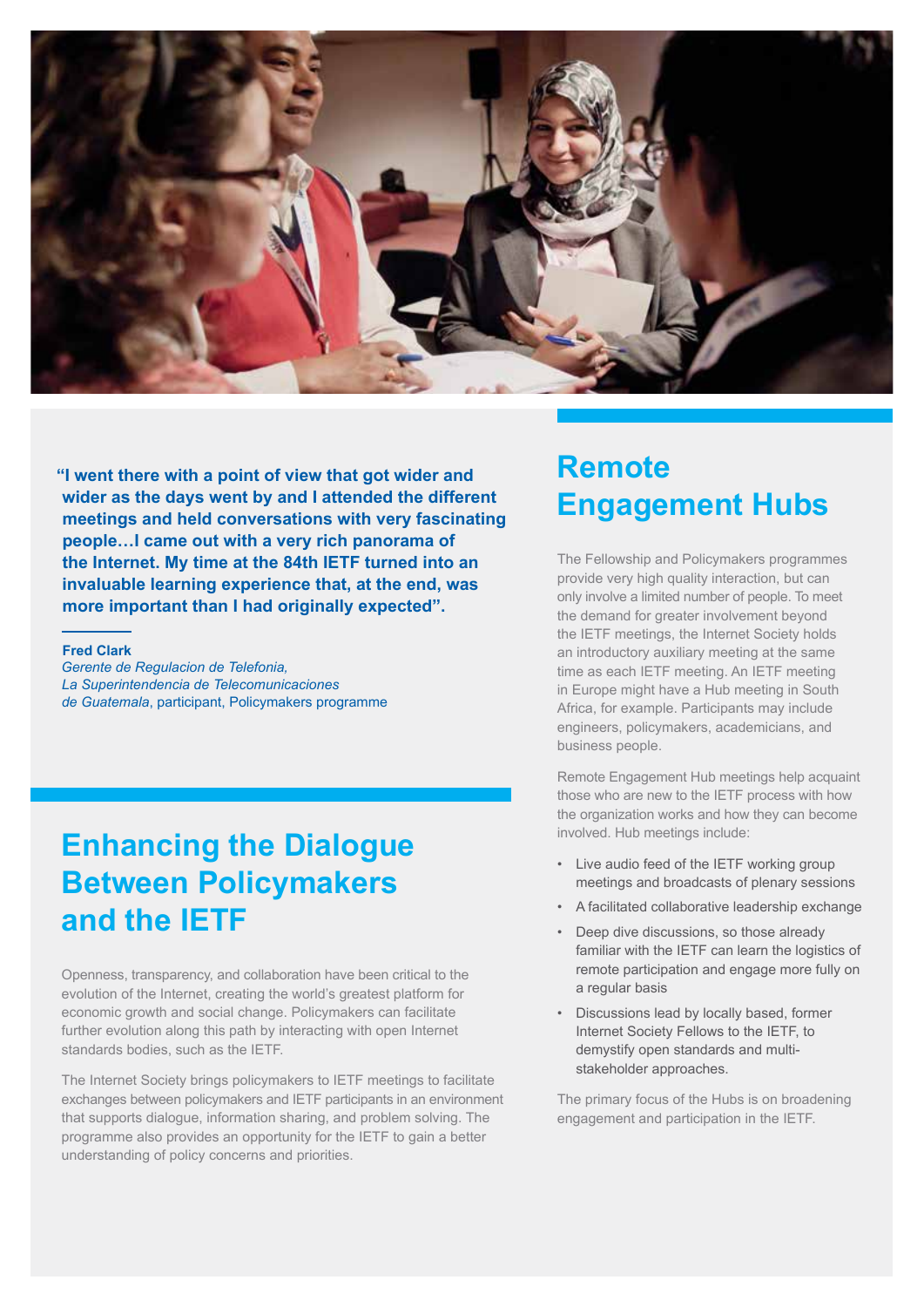

## **Outreach on IETF and Open Standards**

The Internet Society's efforts to raise awareness of, and encourage participation in the IETF also include these outreach initiatives:

- **A speakers' network:** Leveraging our network of past Fellows to the IETF, we find local speakers, solidifying the idea that participation in the IETF isn't just for a small subset of engineers.
- **The USTTI workshop:** The Internet Society has partnered with the US Telecommunications Training Institute (USTTI) to create a workshop covering the Internet ecosystem, the IETF, and how to participate.
- **Media development:** Targeted to everyday web users, this includes development of short videos (available on YouTube and via other channels) and interactive online presentations on topics such as the IETF, open Internet standards, and protecting your online persona.

**"My attendance at the IETF 84 will help me in my future work at the .MN Registry and in activities for the Mongolian Internet communities on security and Internet resource management for IPv6".**

## **How Can Being a Sponsor Benefit my Organization?**

By sponsoring the programmes of the Internet Society in support of the IETF, your company can associate itself with the cause of development in the emerging economies, and position itself to take a role in those economies. As a sponsor, you can:

- Gain access to new engineering talent around the globe
- Demonstrate your commitment to building technical capacity in less developed regions
- Show your support for extending participation in the IETF to developing countries
- Build contacts with technologists and potential regional leaders who are highly knowledgeable about conditions in developing countries
- Gain insight into the issues that are important to people who are building-out the Internet infrastructure in developing economies, and reach their professional networks
- Put your company's name in front of thousands of Internet engineers from around the world

Sponsoring organizations also benefit from a variety of opportunities for publicity within a global pool of thousands of network engineers and participants in related fields; contact us for more information.

## **Become a Programme Sponsor**

To learn more about sponsoring the Internet Society's Leadership Development / Open Internet Standards programmes for the IETF, please email us at **sponsorship@internetsociety.org.**